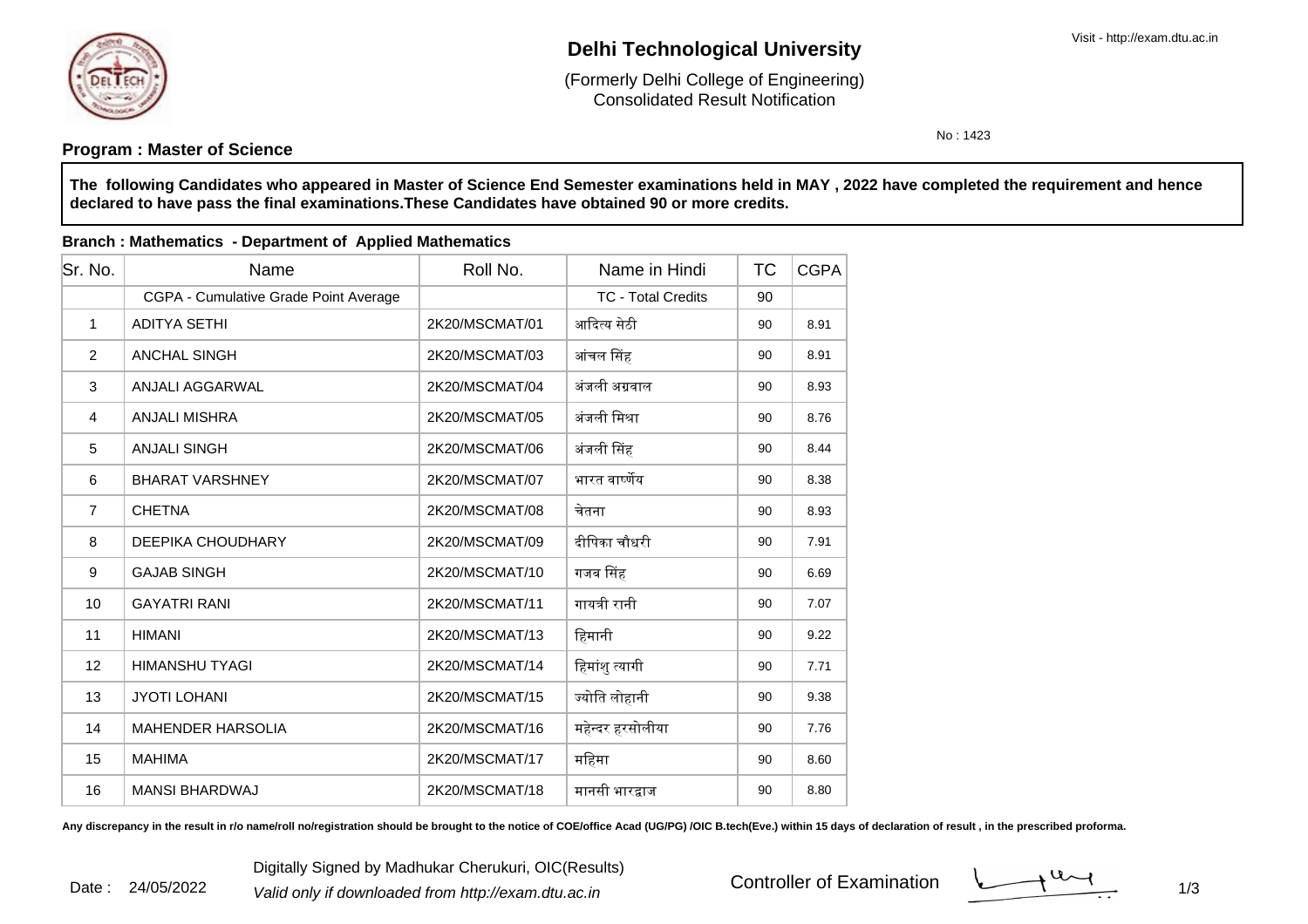

31

32

SHIVANI KALYAN

# **Delhi Technological University**

Consolidated Result Notification(Formerly Delhi College of Engineering)

No : 1423

#### **Program : Master of Science**

**The following Candidates who appeared in Master of Science End Semester examinations held in MAY , 2022 have completed the requirement and hencedeclared to have pass the final examinations.These Candidates have obtained 90 or more credits.**

#### Sr. No. Name Roll No. TCName in HindiTC CGPA CGPA - Cumulative Grade Point Average <sup>90</sup> TC - Total Credits17 MANSI PANCHAL 2K20/MSCMAT/19 मानसी पांचाल <sup>90</sup> 8.16 18 PRINCE2K20/MSCMAT/22 | प्रिंस स | 90 | 8.47 19 RASHIKA MANGLA 2K20/MSCMAT/23 रिᭃका मंगला <sup>90</sup> 8.56 20 REETIKA SINGH 2K20/MSCMAT/24 रीितका ᳲसह <sup>90</sup> 8.82 21 ROHIT2K20/MSCMAT/25 रोहित 190 8.11 22 ROHIT RAGHAV 2K20/MSCMAT/26 रोिहत राघव <sup>90</sup> 7.73 23 SANDEEP2K20/MSCMAT/27 | संदीप 90 | 8.13 24 SHIVAM GUPTA2K20/MSCMAT/28 क्षित्रम् गुप्ता । 90 क्षित्रं प्रशासन 25 SHWETA KALSON 2K20/MSCMAT/29 ᳡ेता कलसᲂ <sup>90</sup> 8.80 266 | SUKHPAL | 2K20/MSCMAT/30 | सुखपाल | 90 | 8.07 27 SWATI MALHOTRA 2K20/MSCMAT/31 ᭭वाित म᭨होᮢा <sup>90</sup> 8.93 28 UTKARSH KAPOOR 2K20/MSCMAT/32 उ᭜कषᭅ कपूर <sup>90</sup> 8.60 29 VIDIPT VASHIST2K20/MSCMAT/33 विदीप्त वशिस्ट 90 8.58 30 KM VEDIKA DIXIT2K20/MSCMAT/37 │ क. वेदिका दीक्षित त | 90 | 8.36

**Branch : Mathematics - Department of Applied Mathematics**

Any discrepancy in the result in r/o name/roll no/registration should be brought to the notice of COE/office Acad (UG/PG) /OIC B.tech(Eve.) within 15 days of declaration of result, in the prescribed proforma.

2K20/MSCMAT/39 हिथानी कल्याण

Farheen Ajaz 2K20/MSCMAT/40 फरहीन अजाज़ <sup>90</sup> 8.58

ण 90 8.71